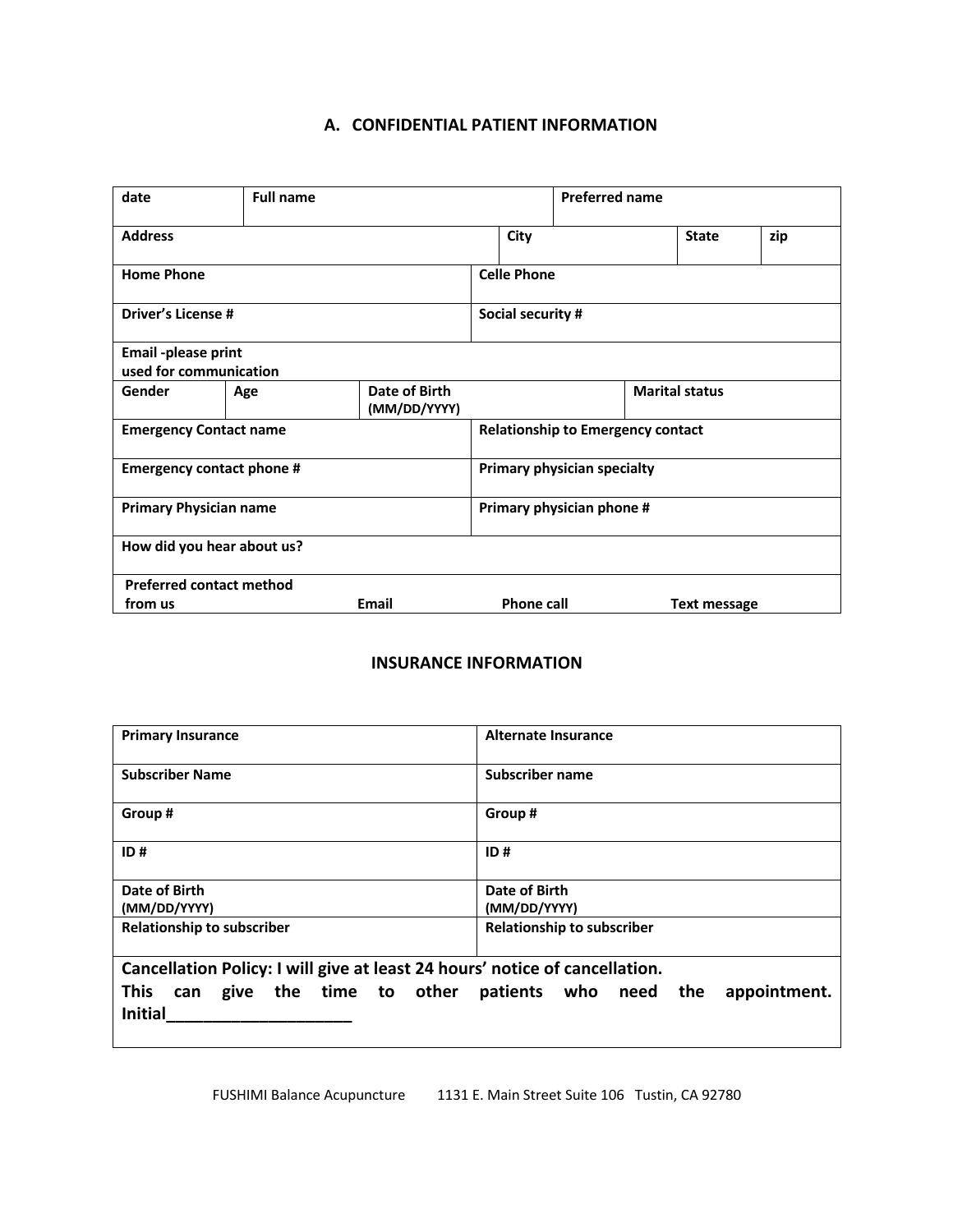## **B. MEDICAL HISTORY**

|                                                                                                                                                                                                                                                                                                                          |                                                                                                                                                                   | Name:                                |  |  |  |  |
|--------------------------------------------------------------------------------------------------------------------------------------------------------------------------------------------------------------------------------------------------------------------------------------------------------------------------|-------------------------------------------------------------------------------------------------------------------------------------------------------------------|--------------------------------------|--|--|--|--|
| <b>Primary Complaint</b>                                                                                                                                                                                                                                                                                                 |                                                                                                                                                                   | <b>Aggravating/Relieving Factors</b> |  |  |  |  |
| Secondary complaint                                                                                                                                                                                                                                                                                                      |                                                                                                                                                                   | <b>Aggravating/Relieving Factors</b> |  |  |  |  |
|                                                                                                                                                                                                                                                                                                                          | **Please mark X if you have [ ]Pacemaker<br>[ ]Implant foreign body [ ]Taking Blood Thinner<br>[ ]Restriction or Medical Condition [ ]Seizures<br><b>Pregnant</b> |                                      |  |  |  |  |
| <b>Allergy</b>                                                                                                                                                                                                                                                                                                           | <b>Medications</b>                                                                                                                                                |                                      |  |  |  |  |
| Please mark X if applicable [ ]Addiction [ ]Smoking cigarette [ ]Cancer [ ]Hospitalization<br>[Drinking Alcohol [15 ] [Sudden weight gain [15 ] [Sudden weight loss<br>Infectious Disease [ ]Smoke marijuana<br>**Do you have any medical conditions which need to be cautious when applying needles in your body parts? |                                                                                                                                                                   |                                      |  |  |  |  |
| [ ] Yes ----- If Yes, please describe the detail:<br>1No                                                                                                                                                                                                                                                                 |                                                                                                                                                                   |                                      |  |  |  |  |

| <b>Past Medical History</b>  |  |  |
|------------------------------|--|--|
| <b>Past Surgical History</b> |  |  |
| Past trauma/accident/injury  |  |  |
| <b>Family History</b>        |  |  |

| Your life style Diet:<br>Exercise:<br><b>Stress level:</b> |                          |                                         |
|------------------------------------------------------------|--------------------------|-----------------------------------------|
| <b>Feeling of Body temperature</b>                         | ]Cold<br><b>Hot</b>      | [ ]Normal<br><b>JAIternate Hot/Cold</b> |
| <b>General symptoms</b>                                    |                          |                                         |
| ]Edema                                                     | <b>Bruises easily</b>    | <b>1Chills</b>                          |
| <b>T</b> Fever                                             | <b>Body Aches</b>        | <b>Aversion to Wind</b>                 |
| <b>]Do not like Cold</b>                                   | <b>IDo not like Heat</b> | <b>Strong Thirst</b>                    |
| <b>ILow thirst</b>                                         | <b>JPoor Appetite</b>    | <b>Night sweats</b>                     |
| <b>Insomnia</b>                                            | <b>JFatigue</b>          | <b>Nasal Congestion</b>                 |
| <b>JFoggy Headed</b>                                       | <b>IDizziness</b>        | <b>Shortness of Breath</b>              |
| Urination:                                                 | <b>Bowel movement:</b>   |                                         |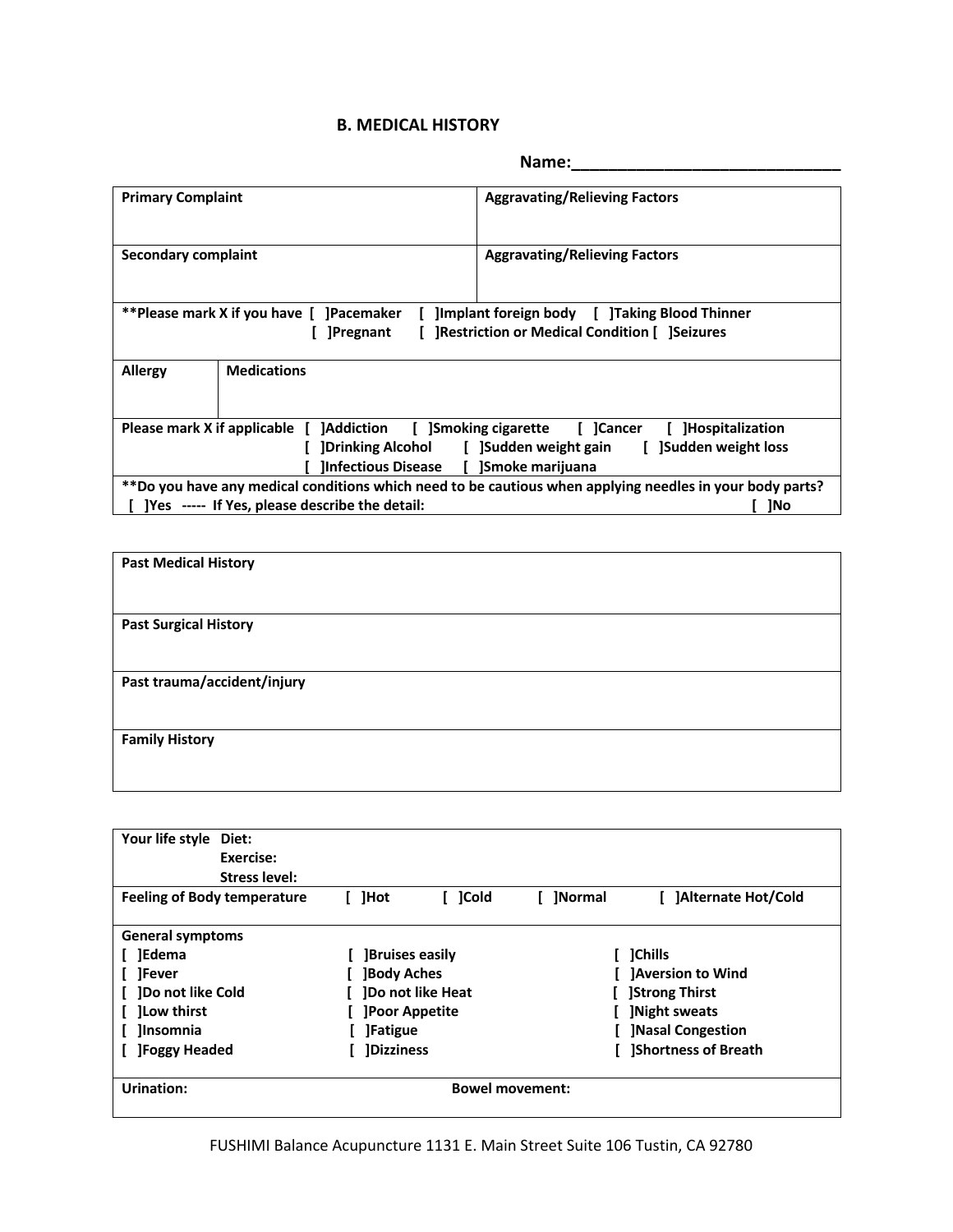|                             |                                                      | <b>C. CURENT HEALTH STATUS</b>                                                            |                                    |                                    |
|-----------------------------|------------------------------------------------------|-------------------------------------------------------------------------------------------|------------------------------------|------------------------------------|
| Neuro/pain                  |                                                      |                                                                                           |                                    |                                    |
| [ ]Dizziness                | [ ]Poor memory                                       | [ ] Loss of balance                                                                       | [ ]Migraine                        | [ ]Irritability                    |
| [ ]Seizures                 | [ ]Tremor                                            | [ ]Numbness/tingling                                                                      | [ ]Muscle weakness [ ]Muscle pain  |                                    |
| [ ]Bone pain                | [ ]Neuralgia                                         | [ ]Muscle spasm                                                                           | [ ] Panic Attack [ ] Anxiety       |                                    |
| [ ]Depression               | [ ]Fear                                              | [ ]Irritable                                                                              | [ ]Sadness                         | [ ]Worry                           |
|                             |                                                      |                                                                                           |                                    |                                    |
| Head/Eyes/Ears/Nose/Throat  |                                                      |                                                                                           |                                    |                                    |
| [ ]Dry eyes [ ]Red eyes     |                                                      | [ ]Blurred vision                                                                         | [ ]Floaters                        | [ ] Eye strain                     |
|                             | [ ]Eye pain [ ]Watery eyes                           | [ ]Heard of hearing                                                                       | [ ]difficult to focus [ ]Cataracts |                                    |
| [ ] Ear ringing: high pitch |                                                      | [ ] Ear ringing: low pitch [ ] Grinding teeth [ ] Toothache                               |                                    |                                    |
|                             | [ ]Sinus issues [ ]Nose bleed                        | [ ]Nose congestion                                                                        | [ ]Runny nose [ ]Facial pain       |                                    |
| [ ]Ear pain                 | [ ]Hoarse Voice                                      | $[$ ]TMJ                                                                                  | ]Sore mouth<br>f.                  | [ ]Sore throat                     |
|                             | [ ]Snoring [ ]Plum pit in throat [ ]Facial paralysis |                                                                                           |                                    |                                    |
| <b>Heart</b>                |                                                      |                                                                                           |                                    |                                    |
|                             |                                                      | [ ]Palpitation [ ]High blood pressure [ ]Low blood pressure [ ]irregular heart beat       |                                    |                                    |
|                             |                                                      | [ ]Weight gain [ ]Cold hands/feet [ ]Cold hands/feet [ ]dizziness/vertigo [ ]Night sweat  |                                    |                                    |
|                             |                                                      | [ ]Fainting [ ]difficulty fall asleep [ ]wake up often                                    |                                    | [ ]Chest pain [ ]Vein/artery issue |
| $[$ ]Others:                |                                                      |                                                                                           |                                    |                                    |
| <b>Respiratory</b>          |                                                      |                                                                                           |                                    |                                    |
|                             |                                                      | [ ]Dry cough [ ]Wet cough [ ]Bronchitis                                                   | $[$ $]$ COPD                       | [ ]Asthma                          |
|                             |                                                      | [ ]Phlegm [ ]Shortness of Breath [ ]Pain by deep breath [ ]Post nasal drip [ ]tight chest |                                    |                                    |
|                             |                                                      |                                                                                           |                                    |                                    |
| <b>Digestive</b>            |                                                      |                                                                                           |                                    |                                    |
|                             |                                                      | [ ]Constipation [ ]Diarrhea [ ]Abdominal pain [ ]Abdominal cramp [ ]Hiccups               |                                    |                                    |
|                             |                                                      | [ ]Indigestion [ ]Acid regurgitation [ ]Nausea                                            | [ ]Bad breath                      | [ ]Hemorrhoid                      |
| [ ]Bloating [ ]Fatigue      |                                                      | [ ]Heavy limbs                                                                            |                                    |                                    |
|                             |                                                      |                                                                                           |                                    |                                    |